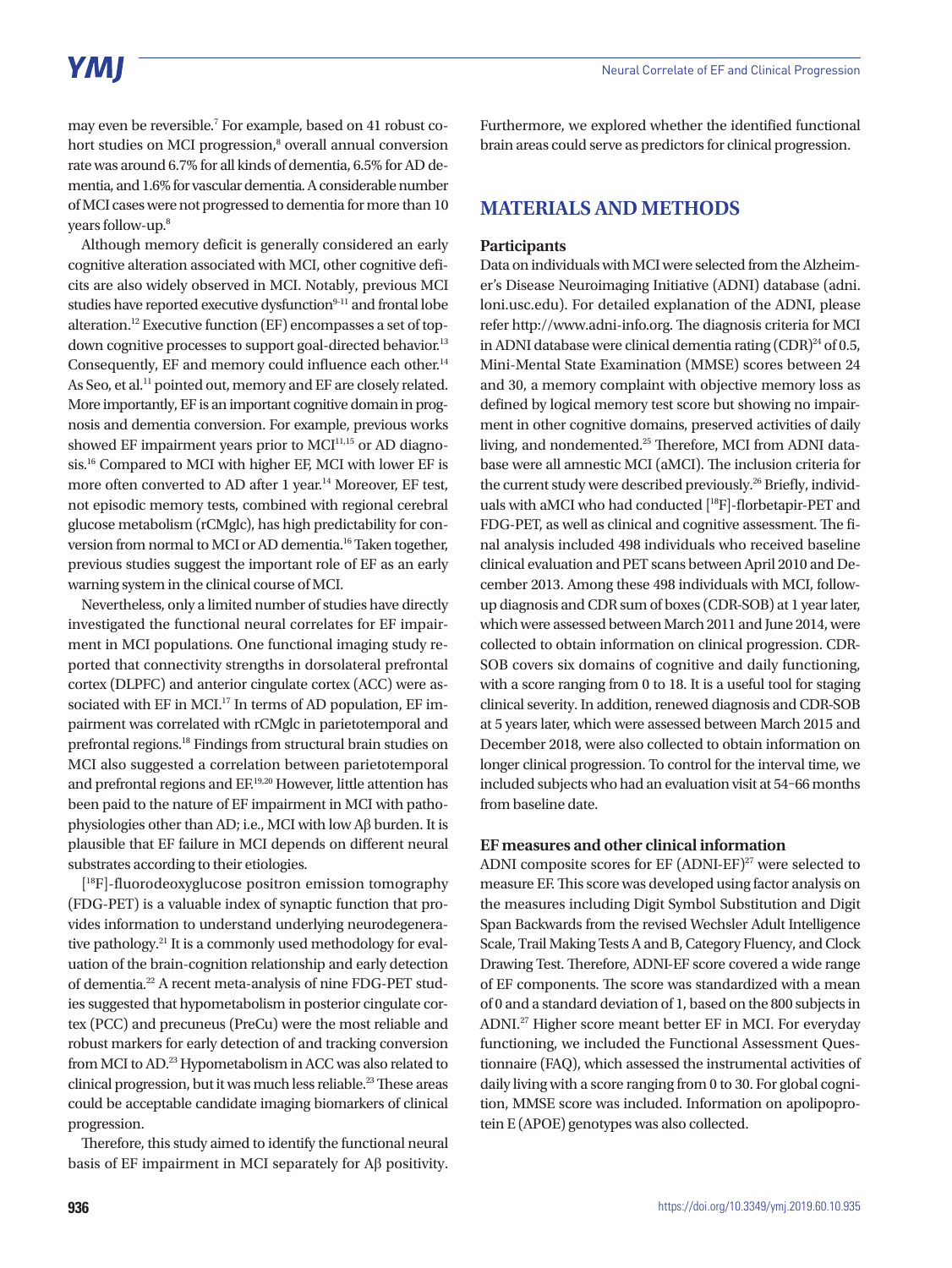#### **Florbetapir PET**

We obtained the mean florbetapir standardized uptake value ratio (SUVR) for each participant. A detailed description of florbetapir PET acquisition and processing can be found on ADNI website (http://adni.loni.usc.edu/methods/pet-analysis-method/pet-analysis/) or in previously published reports.<sup>28</sup> Briefly, the subject's first florbetapir image was co-registered to their magnetic resonance image and segmented into Freesurfer (version 4.5.0, Athinoula A. Martinos Center for Biomedical Imaging at Massachusetts General Hospital, Massachusetts, MA, USA; https://surfer.nmr.mgh.harvard.edu/) defined cortical regions (frontal, anterior/posterior cingulate, lateral parietal, and lateral temporal). Next, the mean florbetapir uptake from these gray matter regions was extracted relative to the uptake in the whole cerebellum. Participants were classified as aMCI with low Aβ burden (aMCI Aβ-) or aMCI with high Aβ burden (aMCI Aβ+) according to SUVR cut-off of 1.11 for amyloid positivity.28

## **FDG-PET preprocessing**

We collected the most preprocessed form of FDG-PET data from ADNI to investigate the relationship between ADNI-EF and rCMglc. ADNI-PET protocol was strictly followed in each site. ADNI preprocessing steps of FDG-PET data were previously described.25 Briefly, a quality control process was applied to all scans, which included assessment of image resolution and uniformity, checks for statistical noise, motion assessment across temporal frames, and visual checks for common artifacts. Then, using the original raw PET images, the different temporal frames were co-registered. All image sets, including dynamic image and single-frame averaged image sets, were reoriented to a common spatial orientation and interpolated onto a uniform image grid. To reduce inter-scanner differences (17 different scanner models from three vendors), the images were smoothed with a scanner-specific filter derived from each site's Hoffman phantom, and then provided a common isotropic resolution of 8-mm full-width at half-maximum resolution.<sup>25</sup> We further preprocessed for group-level analysis. These scans were adjusted for their origin, and spatially normalized to the Montreal Neurological Institute (MNI, McGill University, Montreal, Canada) space using Statistical Parametric Mapping 12 (SPM12) (Institute of Neurology, University College of London, London, UK) implemented in MAT-LAB (MathWorks; Massachusetts, MA, USA). They were then smoothed with a Gaussian kernel of 8-mm full-width at halfmaximum. Finally, global normalization using proportional scaling was performed, as it has a higher signal to noise compared to that of cerebellar count normalization.29

A region of interest (ROI)-based approach was also applied to investigate the association between rCMglc and clinical progression. The automatic anatomic labeling (AAL) algorithm and a region-combining method were applied to set ROIs to measure regional brain metabolism in the bilateral ACC (AAL template No. 31–32), bilateral PCC (AAL template No. 35–36), and bilateral PreCu (AAL template No. 67-68).<sup>30</sup>

#### **Statistical analysis**

The correlations between ADNI-EF and rCMglc were analyzed separately for aMCI Aβ- and aMCI Aβ+ groups using a multiple regression model with age, sex, education, and APOE genotype as covariates. Statistical threshold was set at *p*<0.001, uncorrected for multiple comparisons, with an extent threshold of greater than 50 contiguous voxels. CDR-SOB was further added as a covariate to the multiple regression model to control for clinical severity. These analyses were performed using SPM12 (Institute of Neurology, University College of London).

Demographic and clinical data were compared between groups by separate one-way analysis of variance (ANOVA) and  $\chi^2$  tests for continuous and categorical variables, respectively. Multiple linear regression analysis was conducted to investigate the associations between rCMglc and clinical progression as measured by CDR-SOB at 1 year later. Age, sex, education, and APOE ε4 genotype were included in the first step using the "Enter" method to control for their effects on CDR-SOB; then, ACC, PCC, and PreCu metabolism were included using the "Stepwise" method. Additional multiple linear regression analysis was also conducted to investigate the associations between rCMglc and further clinical progression (CDR-SOB) 5 years later. These analyses were performed using SPSS version 25.0 (IBM Corp., Armonk, NY, USA), and *p* values <0.05 were considered statistically significant.

#### **Ethics statement**

Institutional Review Boards approved the study procedures across institutions participating in ADNI. Written informed consent to share data for scientific research purposes was obtained from each participant. A request for access to data was approved by the ADNI Data and Publication Committee (https://adni.loni.usc.edu/wp-content/uploads/how\_to\_apply/ADNI\_DSP\_Policy.pdf). The institutional review board of Chosun University also approved the present study (IRB no. 2-1041055-AB-N-01-2017-28).

# **RESULTS**

### **Participant characteristics at baseline and follow-up**

Based on mean SUVR, aMCI group was divided into aMCI Aβ- (n=230) and aMCI Aβ+ (n=268). The demographic and clinical characteristics of the 498 subjects are presented in Table 1. No group differences in sex or education were found; however, aMCI Aβ- group was younger than aMCI Aβ+ group. APOE ε4 carriers were more frequent among aMCI Aβ+ subjects. CDR-SOB, FAQ, MMSE, and ADNI\_EF scores were significantly worse in aMCI Aβ+ group compared to those in aMCI Aβgroup. Among them, 409 (82.1%) subjects completed evalua-